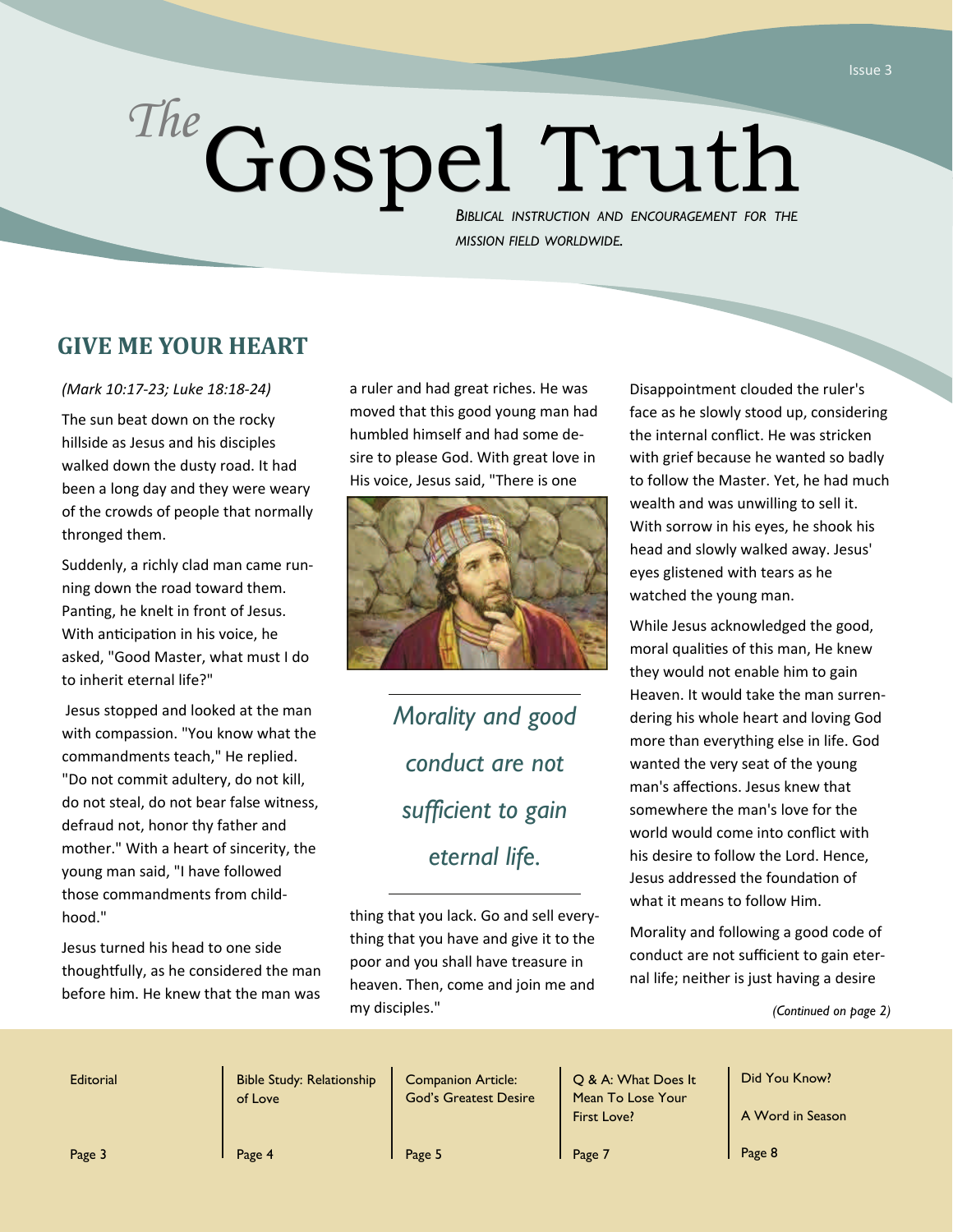# Teaches About... WHAT THE BIBLE

#### **Word of God**

2 Tim. 3:16‐17; 2 Peter 1:20‐21; MaƩ. 24:35 **RelaƟonship of Love** MaƩ. 22:37‐40; John 14:21‐23; 1 John 4:7‐11 **Repentance**

Acts 3:19; Acts 17:30; 2 Cor. 7:10

**New Birth** John 3:3‐7; 2 Cor. 5:17; Rom. 6:1‐4; Eph. 2:1, 5‐6

**Freedom From Sin**

1 John 5:18; MaƩ. 1:21; John 8:11 **Infilling of the Holy Spirit**

Acts 19:2; Acts 15:8‐9; Acts 1:8 **Holiness**

Luke 1:73‐75; Heb. 12:14; 1 Peter 1:15‐16;

Titus 2:11‐12; Rom. 6:22 **Kingdom of God** Luke 17:20‐21; Romans 14:17; John 18:36

**The Church** Acts 2:47; Eph. 4:4‐6; 1 Cor. 12:12‐13; Col 1:18 **Unity**

John 17:20‐23; Gal 3:28; Rev. 18:2‐4

**Ordinances** MaƩ. 28:19‐20; MaƩ. 26:26‐30; 1 Cor. 11:23‐27; John 13:14‐17

**Divine Healing** Luke 4:18; Isaiah 53:4‐5; James 5:13‐16

**SancƟty of Marriage** Matt. 19:5-6; Luke 16:18; Rom. 7:2-3;

1 Cor. 7:10‐11 **Outward Appearance** 1 Tim. 2:9‐10; 1 Cor. 11:14‐15; Deut. 22:5

**End of Time** 2 Peter 3:7‐12; John 5:28‐29; 2 Cor. 5:10;

Matt 25:31-46 **Pacifism**

Luke 6:27‐29; Luke 18:20

**Worship**

John 4:23‐24; Eph. 5:19; 2 Cor. 3:17

**Great Commission** Mark 16:15

*(Continued from page 1)* 

for the things of God adequate. It takes a total consecration in love to follow Jesus and to inherit Heaven. We may have desire for God, we may have a measure of love, we may be good spouses, good citizens, and good neighbors, but it will take more.

God desires first and foremost the very seat of our affections. "My son, give me thine heart, and let thine eyes observe my ways" (Proverbs 23:26). This is still the cry from the heart of God to mankind --"Give me your heart." When we set our affections on God, we love Him with all of our heart, soul, mind and strength. When God has our heart, He has our affections, our time, our money, our dreams and plans. We put Him first in every area of life.

Many people today come inquiring for Heaven as did the young rich ruler. Some walk away unwilling to give God their total affections. Others become active members in the church--singing, praying, teaching, and sometimes even preaching; yet never giving to God that 'one thing' that may remain a hindrance in their love.

Where is your love today? Are you lacking one thing? Have you sold out for God? Give Him your heart. Whatever you have to give up to follow Jesus will be well rewarded in this life and in the life to come.

‐mws

THE GOSPEL TRUTH

The Gospel Truth periodical is published in the name of the Lord for all people of all lands in the interest of establishing and encouraging them in the truth of God's Word. This publication teaches and promotes the truths of the Bible that have been established since the time of Christ and the apostles.

The Word of God is the singular, acceptable rule of faith. It teaches salvation and deliverance from sin through the atonement of Jesus Christ; a subsequent infilling of the Holy Spirit to lead, direct and empower; practical holiness in every area of life; and the unity and oneness of God's people. Acceptable service to God is through a personal relationship of love founded in truth.

Editors: Michael & René Smith

SUBSCRIPTION

*The Gospel Truth* is an electronic publication that is published quarterly as the Lord leads. Visit us online at www.thegospeltruth.us to subscribe to the email notification list and receive current publications. Feel free to send lists of names and email addresses of others who might be interested in receiving this publication to the editor.

CONTACT

The Gospel Truth is printed in various countries for local distribution. This and other missionary efforts from this office are supported by free-will offerings in the name of the Church of God.

> ————————— The Gospel Truth, 605 Bishops Ct., Nixa, MO 65714 USA [editor@thegospeltruth.](mailto:editor@thegospeltruth.org)org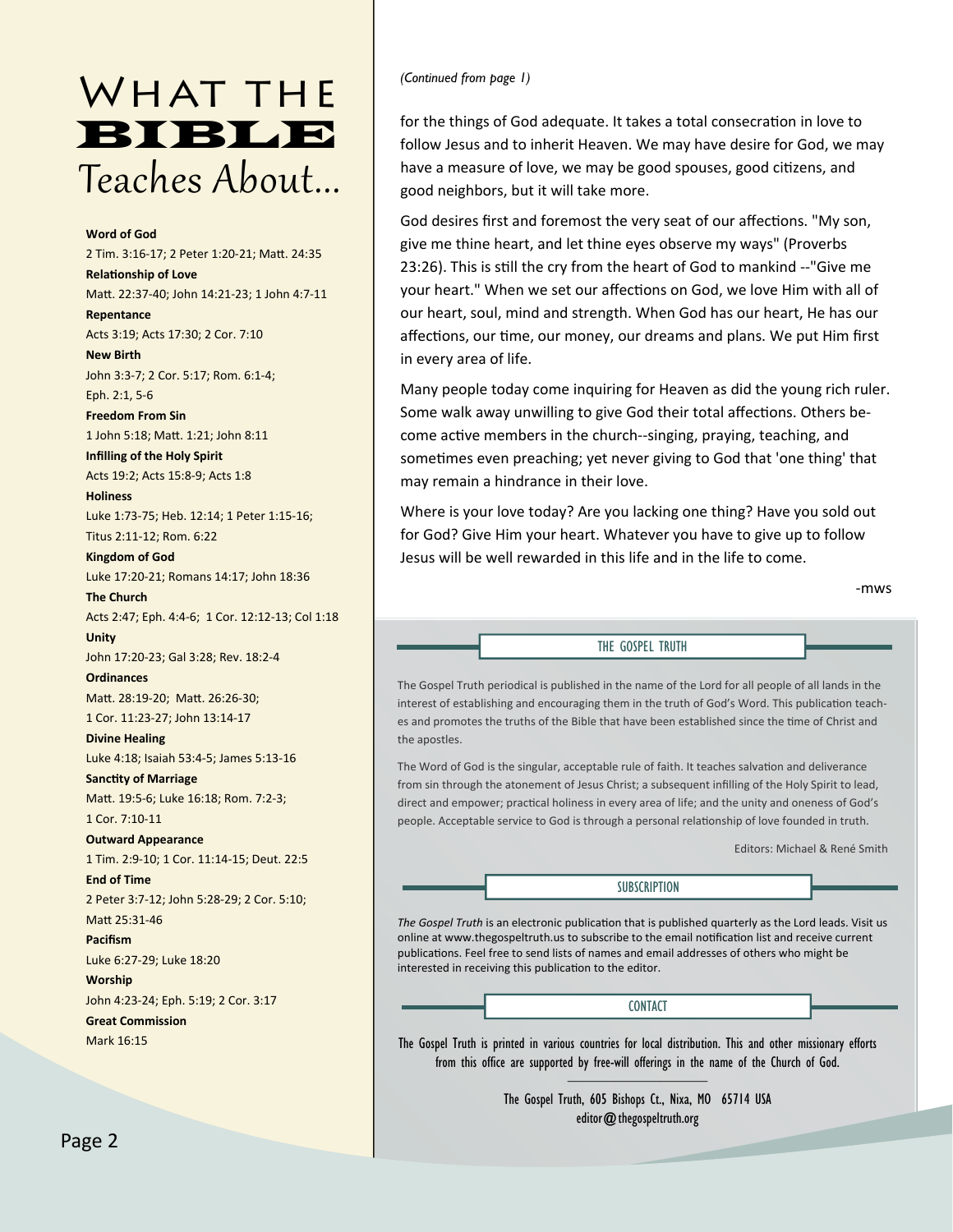

*"I love the Lord, because he hath heard my voice and my supplicaƟons. Because he hath inclined his ear unto me, therefore will I call upon him as long as I live"* (Psalm 116:1‐2).

As a very young child, I gave my heart to God and surrendered myself into His care. I vividly remember crying because of the conviction of the Holy Spirit on my life. I prayed with my mother in a back Sunday school room for Jesus to come into my heart. While I never went deep into sin, I needed the same saving grace of God in my life as the drug addict and the drunkard. As I grew and matured, I had some 'spiritual growing pains' and failures along the way--as do many who get saved at a young age. I never lost my desire to serve God and yet I made many trips to an altar of prayer as a young person. I thank God today for the faithfulness of the Spirit. As the song says, "The Spirit led unerring to the land I hold today." I was and remain desperate for the daily presence of God in my life, for my way will lead me astray.

I am in love with the Lord and value His presence in my life more than life itself. God has been faithful to hear my voice and answer prayer. He has healed my body, drawn me back from the brink of death, given me a wonderful family, provided for my daily bread; but most of all He saved my soul from the bondage and grip of sin. He has given me His peace and the presence of His Spirit. Truly, I have much for which to thank Him. Regardless of trials and heartaches, if you love the Lord you have the most valuable treasure in the whole world. This ediƟon of *The Gospel Truth* focuses on the most important commandment and doctrine in the Bible ‐‐ Love.

As you face this new year, be assured that God will continue to be faithful to you. As He has met your needs in the past and seen you through the valleys and the fire, so shall He be with you this year. Stay faithful, pilgrim of Jesus, and keep your eyes on the Master. New victories await you and if you hold on to Jesus, one day you shall walk with Him into Heaven.

The last two months I have suffered in my body and have been unable to be very active due to headaches, seizures, and physical weakness. I am thankful for every touch from God and I look for better things ahead. I am encouraged in the Lord and desire to have more years to labor in His service if He sees fit to bless me with life and strength.

My prayer remains that *The Gospel Truth* will be an encouragement and help to every reader at home and abroad. If this paper has been a blessing to you, it would be an encouragement for the future of the work to hear back from you. Please feel free to email me personally at: michael.w.smith@sbcglobal.net

May God bless you with a wonderful year because of His presence. May we all walk in the light and holiness of His Word and be at peace.

‐Michael W Smith *January 2013*

online *more* 

*Visit us at [www.thegospeltruth.](www.thegospeltruth.org)org to subscribe and access newsletter archives.*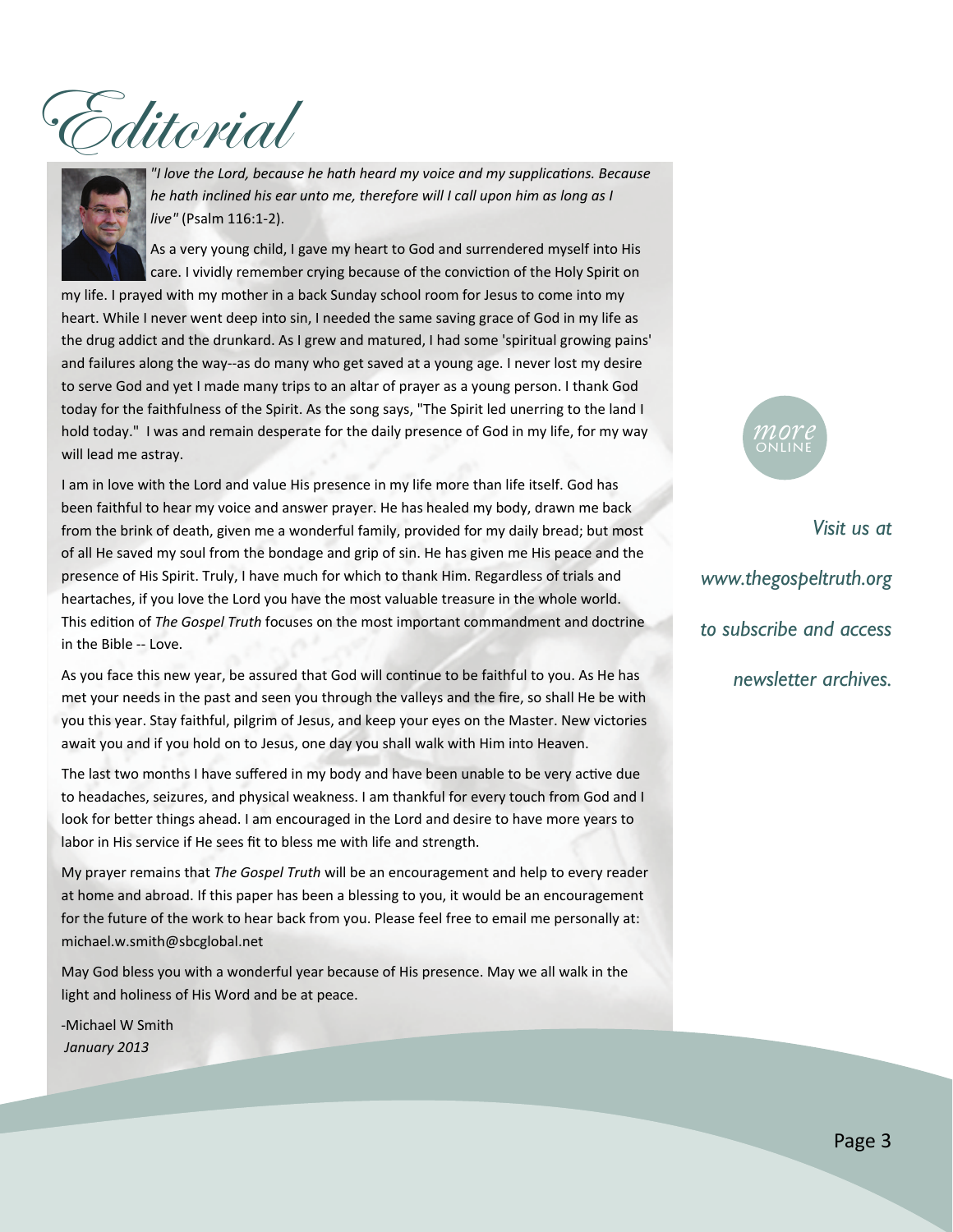

#### **HOW TO REKINDLE YOUR LOVE FOR GOD**

#### REPENT

Acknowledge that you have become complacent and lost your fervor. Repent and ask God for forgiveness and restoration. Psalm 51:12

#### SEEK GOD

Return to a diligent study of the scripture. Ask God to restore a hun‐ ger for truth and righteousness.

#### **OBEDIENCE**

Cut off those things which draw you away from God and distract you from your purpose in life. Obedi‐ ence is an active choice to love God above all other things.

#### FORSAKE NOT FELLOWSHIP

Do not neglect to attend worship services. Prepare your heart and lay aside all the cares of life when you come to the house of God.

#### SERVE OTHERS

Do not allow selfishness to cause you to become lazy spiritually. Ask the Lord how you can serve Him by serving those around you.

#### PRACTICE THE JOY OF SALVATION

Live with a heart of thankfulness for God's blessings. Daily express your love for God in everything you do.

# **BIBLE STUDY GUIDE**

## SUBJECT: RELATIONSHIP OF LOVE

#### **Scripture Reading:**

1 John 4:16‐17 And we have known and be‐ lieved the love that God hath to us. God is love; and he that dwelleth in love dwelleth in God, and God in him. Herein is our love made per‐ fect, that we may have boldness in the day of judgment: because as he is, so are we in this world.

**DefiniƟon of Love**: *AffecƟon, benevolence, char‐*  $i$ ty, attachment. A choice.

#### **I. God's Thoughts Toward Man**

 A. Jeremiah 31:3 Drawn with lovingkindness. B. Jeremiah 29:11‐13 Thoughts of peace.

#### **II.** God's Desire For Relationship

- A. Genesis 3:8‐9 God desired to commune .
- B. Revelation 3:20 Behold, I stand at the door.
- C. 2 Corinthians 5:17‐18 Reconciled to God.

#### **III. Whom God Loveth**

- A. John 3:16 The world.
- B. Romans 5:8 Sinners.
- C. Ephesians 5:25 The church.

#### **IV. DemonstraƟon of God's Love**

- A. 1 John 4:9‐10 God sent his only Son.
- B. 1 John 3:1,16 Behold what manner of love.

#### **V. Love is the Greatest Commandment**

- A. Deuteronomy 10:12 Love is required.
- B. Matthew 22:36-38 Thou shalt love the Lord.
- C. 1 Corinthians 13:1‐3 Without love.

#### $V1.$  Love is a Divine Gift

- A. 1 John 4:7‐8 Love is of God.
- B. Romans 5:5 Love is given by the Holy Ghost.

#### **VII. Love is In Deed**

 A. 1 John 3:18 Let us love in deed and in truth. B. Matthew 15:8 Some honor with their lips.

#### **VIII. ManifestaƟon of Our Love**

 A. John 14:15, 23‐24 He will keep my words. B. 1 John 5:3 We keep his commandments. C. 1 John 4:20‐21 We love the brethren.

#### **IX. Impossible to Love God and the World**

A. Matthew 6:24 Cannot serve two masters.

- B. 1 John 2:15‐17 Love not the world.
- C. Deuteronomy 13:3 The Lord proves our love.

#### **X. CharacterisƟcs of Genuine Love**

- A. 2 Corinthians 6:6 Unfeigned.
- B. 2 Corinthians 8:8 Sincere.
- C. 1 Timothy 1:5 Out of a pure heart.

#### **XI. Fulfillment in Love**

- A. Ephesians 3:17‐19 The fulness of God.
- B. John 15:10‐11 That your joy might be full.

#### **XII. The Power of Love**

- A. 1 John 4:18 Perfect love casteth out fear.
- B. 2 Corinthians 5:14‐15 Constrained by love.

#### **XIII. What Separates Man From God's Love?**

- A. Romans 8:35 Who shall separate us?
- B. John 14:23‐24 Disobedience.

#### **XIV. Loss of Love**

- A. Matthew 24:12 Love shall wax cold.
- B. Revelation 2:4 Left thy first love.
- C. Revelation 3:15-17 Lukewarm.

#### **XV. Reward to Those Who Love God**

- A. James 2:5 Heirs of the kingdom.
- B. 2 Timothy 4:7‐8 A crown of righteousness.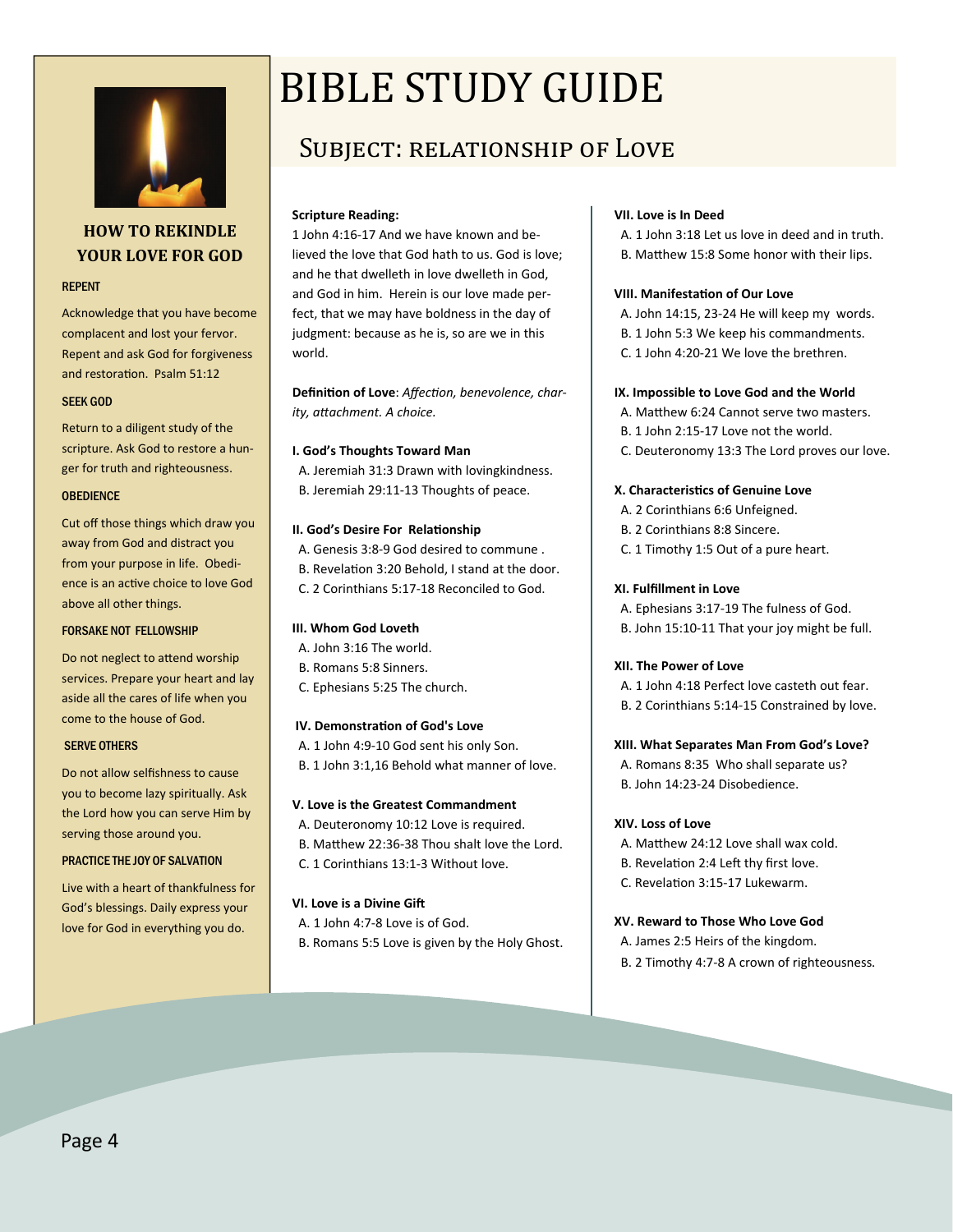# **GOD'S GREATEST DESIRE**

**Companion article for Bible Study** 

#### **GOD'S PURSUIT OF MANKIND**

From the dawn of creation, God has desired to have a relationship with mankind. We read of God walking in the Garden of Eden in the cool of the day desiring to fellowship and be in communion with Adam and Eve (Genesis 3:8-9). While the Bible is a history book and a book of theology, it is chiefly a record of God's desire and pursuit of a relationship of love with humanity.

#### **SIN BREAKS THE CONNECTION WITH GOD**

God created the human race and His greatest desire is to be connected with His creation - not by force or coercion, but

by love. Adam and Eve disobeyed God and their sin separated them from the close communion that they had previously experienced. Sin always breaks the connection between man and God. However, God was not content to leave us separated by sin and unrighteousness, sentenced to death.

us, in that, while we were yet sinners, Christ died for us" (Romans 5:8).

#### **LOVE RETURNED IS LOVE COMPLETE**

Love is incomplete when it is not returned. God loves us, but that relationship is not complete until we love Him unreservedly with all of our heart. A lawyer asked Jesus, "Master, which is the great commandment in the law? Jesus said unto him, Thou shalt love the Lord thy God with all thy heart, and with all thy soul, and with all thy mind. This is the first and great commandment" (Matthew 22:36-38). All other doctrines are in vain unless based on this first and

> greatest commandment. Many people serve God out of fear or devotion to a church or theology. There is a deeper, richer experience to be found in a relationship of love. An experience of love brings true fulfillment because the relationship is complete. This is the source of

true peace and joy in serving God.

#### TRUE LOVE IS NEVER ACHIEVED BY FORCE

Once there was a man who would chain his wife in the kitchen every day when he would leave for work. He was afraid she would leave him and not come back. Their relationship was one of fear and bondage. How much better for a husband to leave for work with the knowledge that his wife would be there when he returned because she loved him. That is the relationship that God desires--a relationship where someone is not forced to live righteously but where one lives righteously because of a heart of love. It is the power of love of that constrains true children of God to live righteously (2 Cor. 5:14).

#### **OUR LOVE IS SHOWN THROUGH OBEDIENCE**

Many people draw nigh to God with their mouth and honor Him with their lips, but their hearts are far from Him (Matthew 15:8). True love is not demonstrated by the

(Continued on page 6)

#### **GOD SENT HIS SON TO RECONCILE US**

God loved us so much that He sent His only Son to earth to die for us that we might be saved (John 3:16). He was motivated by love and God's love is still a reality for us today. "The Lord hath appeared of old unto me saying, Yea, I have loved thee with an everlasting love: therefore with lovingkindness have I drawn thee" (Jeremiah 31:3).

#### **GOD'S DEALINGS ARE ALWAYS MOTIVATED BY LOVE**

"God is love" (1 John 4:8) and that is the basis of all His dealings with mankind. Some may see God as a hard taskmaster – demanding and difficult to please. This picture of God is from Satan. God is a God of love who cares about everything that touches our lives. He is reaching out in love to every individual no matter what his or her condition. We are unworthy of God's great love and have done nothing to earn or deserve it. "But God commendeth his love toward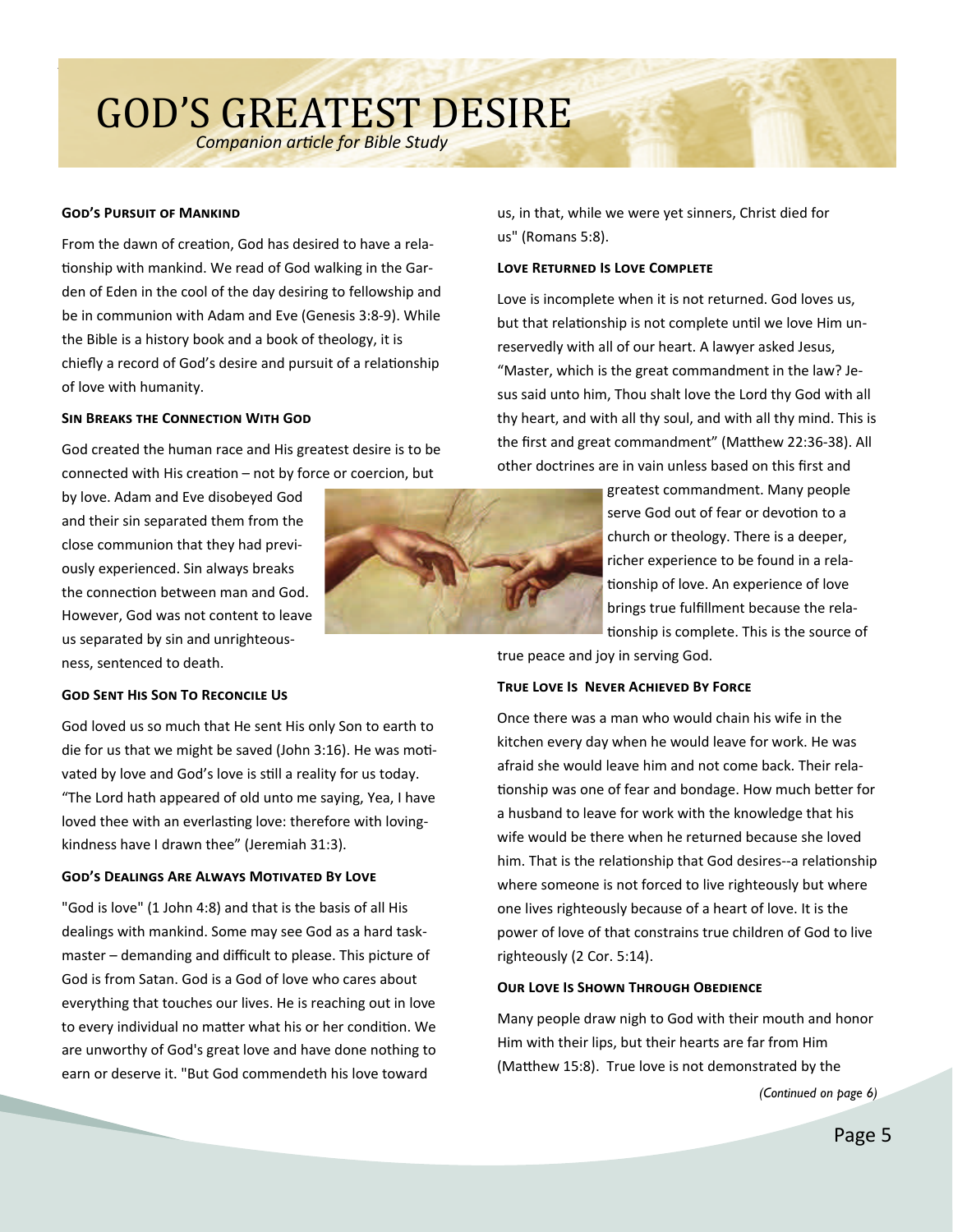#### (Continued from page 5)

words that we speak but by the conduct of our life. Jesus said, "If a man love me, he will keep my words" (John 14:23). This is the true manifestation of love in a world where many profess Christ but few are obedient to the Word of God. Where there is a lack of obedience, there is a lack of love. There is nothing that can separate us from the love of God (Rom. 8:35) except for our own disobedience (John 14:23-24).

#### THERE IS ONLY ROOM FOR ONE "FIRST LOVE"

"No man can serve two masters" (Matthew 6:24). There is no room in a relationship with God to follow the sinful way of the world and God Himself. If someone loves the world, the love of the Father is not in him (1 John 2:15-17).



#### **LOVE BRINGS SACRIFICE**

When two people truly love each other, they are willing to sacrifice time and energy to be together. Their desire is to please the other. This is true of a heart relationship with God. Love brings voluntary worship and service to God. Obedience is no longer a chore but an expression of our love. Love brings happiness, satisfaction, and strength in service to the Lord.

#### HE THAT LOVES GOD ALSO LOVES HIS BROTHER

When people enter into an experience of God's love, His love is shed abroad in their hearts by the Holy Ghost (Romans 5:5). That relationship is shown not only in obedience to God but in the love that is shown to the brethren. For if a man love not his brother, the love of God is not in Him (1 John 4:20-21).

#### **PERFECT LOVE ASSURES US OF ETERNAL LIFE**

Not only does a love relationship with God bring peace and joy in this life, it assures us of eternal life. "Henceforth there is laid up for me a crown of righteousness, which the Lord, the righteous judge, shall give me at that day: and not to me only, but unto all them also that love his appearing" (2 Timothy 4:8).

#### **GOD'S GREATEST DESIRE IS A RELATIONSHIP WITH YOU**

God's greatest desire is for you to enter into a close relationship and friendship with Him. God wants to be an integral part of your life. He desires for you to spend time with Him and to communicate with Him. There is wonderful, personal fellowship to be found in this kind of relationship. A relationship with God, where love is the foundation, will give your life real meaning and purpose.

-mws

"For the LORD your God proveth you, to know whether ye love the LORD your God with all your heart and with all your soul.

Ye shall walk after the LORD your God, and fear him, and keep his commandments, and obey his voice, and ye shall serve him, and cleave unto him."

Deuteronomy 13:3-4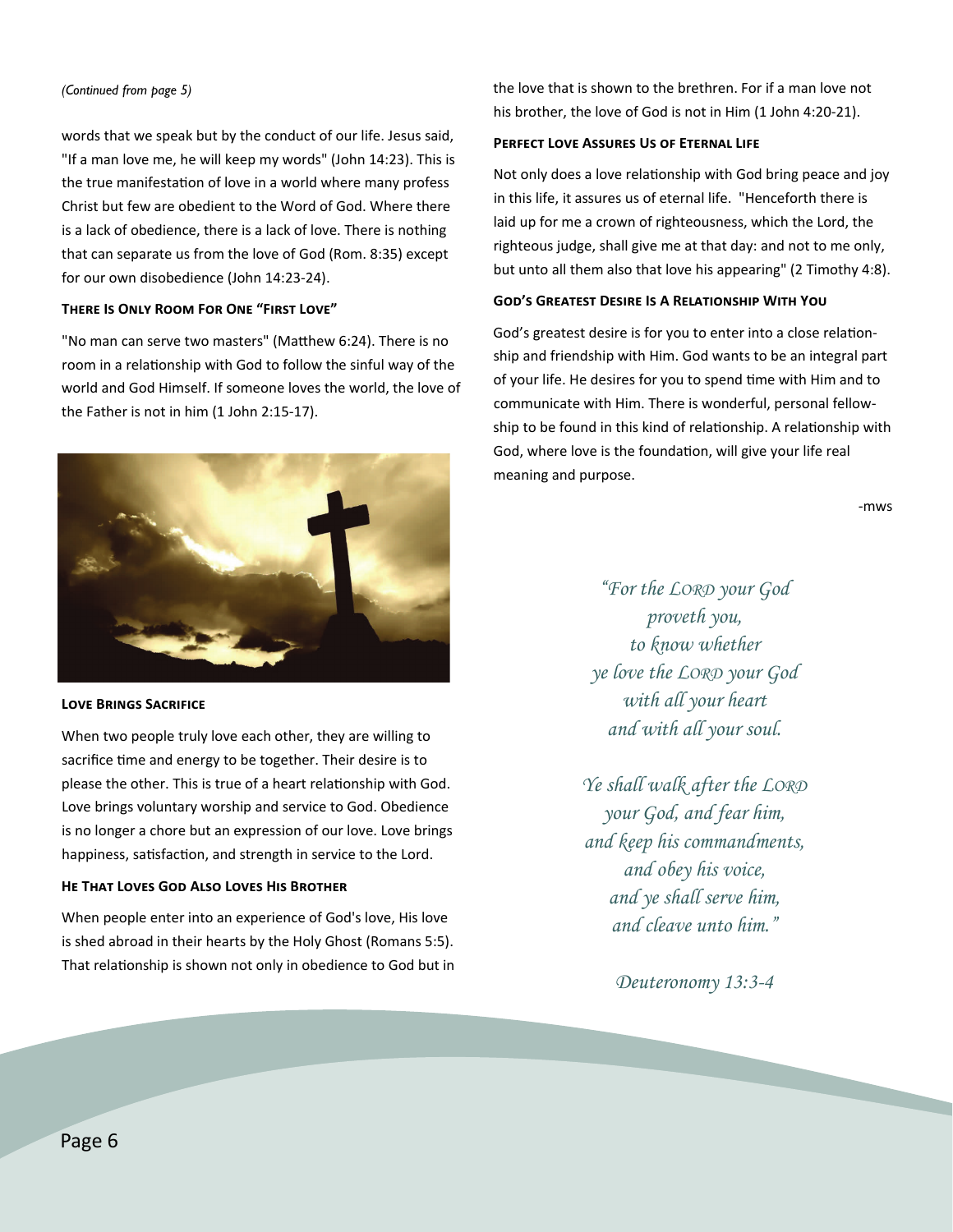

### **QuesƟon: What does it mean to lose your first love?**

**Answer:** The question references the scripture in Revelation 2:4 which reads: "Nevertheless I have somewhat against thee, because thou hast left thy first love." The Spirit of God was speaking to the congregation in Ephesus.

Take note that this congregation had taken a stand against evil and was doing much that was good and right. While obedient in theology and in much doc‐ trine, the Ephesians had lost the strong affection and connection with God that they had one time experienced. The JFB commentary says it thus: "Their warmth of love had given place to a lifeless ortho‐ doxy."

The scripture often compares the relationship between man and Christ to the relationship between a husband and wife. Consider a newly married couple who is in love and experiences that spark of devotion. They want to spend time together and make many sacrifices for each other. Their marriage is dynamic and full of life.

As so often is the case in our sinful world, many couples lose the passion and fer‐ vency. They begin co-existing, living in the same house, but the warmth of love has been lost. Similarly, this has hap‐

pened to many a person in their rela‐ tionship with God. Someone newly saved experiences a wonderful time in their guilt‐free state of peace and grace. Over time, if the relationship is not maintained, the person can either go back to sin or continue doing the 'right' things without the zeal of their first love.

> *"Many have lost their first love…*



*Their time, energy, attention and affections are centered on other things… God becomes their 'second love' or worse."* 

Those who have lost their first love are commanded to repent. There are many individuals and congregations who have taken a stand against evil but have lost the fire of love that once burned. They have lost the essence of what God de‐ sired from them in the first place—a

relationship of love.

It is the passionate love of God that brings the fire in service to God. Let us not fall prey to the dullness of being doc‐ trinally correct without the love to give it life. A relationship takes time. It must be guarded from things that could encroach upon it.

"And because iniquity shall abound, the love of many shall wax cold" (Matthew 24:12). Many have lost their first love because they have given their love to the things of this world while maintaining a stand that is fundamentally 'doctrinally' correct. God becomes their "second love" or worse. Their time, energy, attention, and affections are centered on other things.

This brings a lethargy in living for God and there isn't a lot of zeal to spread the gospel. There is a form of godliness. It is important to reevaluate our lives and fervency to be sure we are not losing our first love.

As a husband and wife need to communi‐ cate and spend time together to keep the love strong, so it is necessary with God. It is vital to nurture our 'first love' by reading the Word of God, praying, keeping connected, and putting God first in every decision. Most importantly, let love be the motivation for service and for doing right.

It is in this first love experience that you will find the passion of sharing the gospel and the anointing in daily living. It brings doctrine alive and gives reason and joy for being. ‐mws